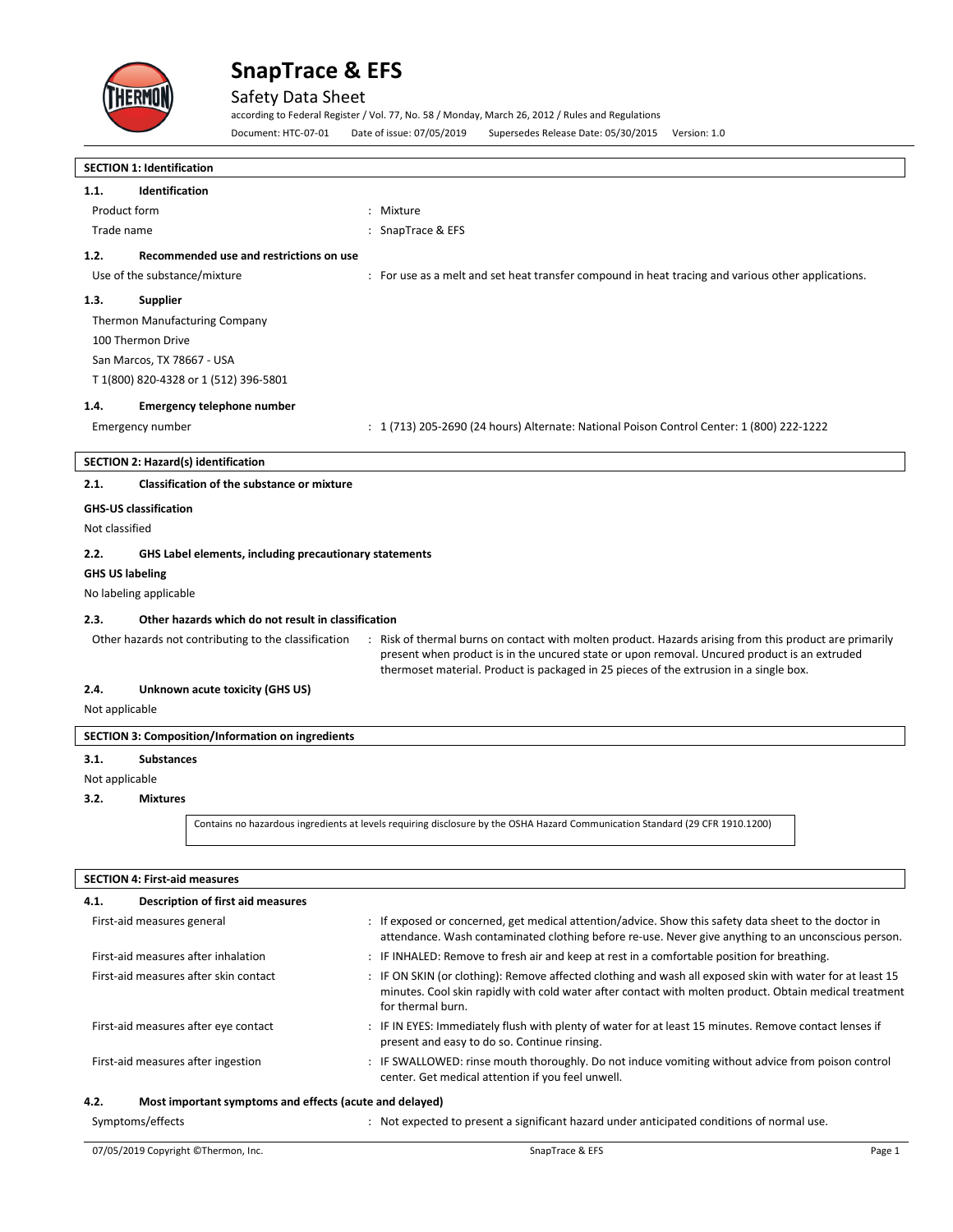# Safety Data Sheet

| according to Federal Register / Vol. 77, No. 58 / Monday, March 26, 2012 / Rules and Regulations |                                                                                                                                                                                                                                                                                                                                                                                       |  |  |
|--------------------------------------------------------------------------------------------------|---------------------------------------------------------------------------------------------------------------------------------------------------------------------------------------------------------------------------------------------------------------------------------------------------------------------------------------------------------------------------------------|--|--|
| Symptoms/effects after inhalation                                                                | : May cause respiratory irritation.                                                                                                                                                                                                                                                                                                                                                   |  |  |
| Symptoms/effects after skin contact                                                              | : May cause skin irritation.                                                                                                                                                                                                                                                                                                                                                          |  |  |
| Symptoms/effects after eye contact                                                               | : Direct contact with the eyes is likely to be irritating.                                                                                                                                                                                                                                                                                                                            |  |  |
| Symptoms/effects after ingestion                                                                 | : May cause gastrointestinal irritation.                                                                                                                                                                                                                                                                                                                                              |  |  |
| 4.3.<br>Immediate medical attention and special treatment, if necessary                          |                                                                                                                                                                                                                                                                                                                                                                                       |  |  |
| No additional information available                                                              |                                                                                                                                                                                                                                                                                                                                                                                       |  |  |
|                                                                                                  |                                                                                                                                                                                                                                                                                                                                                                                       |  |  |
| <b>SECTION 5: Fire-fighting measures</b>                                                         |                                                                                                                                                                                                                                                                                                                                                                                       |  |  |
| 5.1.<br>Suitable (and unsuitable) extinguishing media                                            |                                                                                                                                                                                                                                                                                                                                                                                       |  |  |
| Suitable extinguishing media                                                                     | : Foam. Dry powder. Water spray. Carbon dioxide $(CO2)$ .                                                                                                                                                                                                                                                                                                                             |  |  |
| 5.2.<br>Specific hazards arising from the chemical                                               |                                                                                                                                                                                                                                                                                                                                                                                       |  |  |
| Fire hazard                                                                                      | : Not flammable.                                                                                                                                                                                                                                                                                                                                                                      |  |  |
| <b>Explosion hazard</b>                                                                          | : Product is not explosive.                                                                                                                                                                                                                                                                                                                                                           |  |  |
| Reactivity                                                                                       | : No dangerous reactions known under normal conditions of use.                                                                                                                                                                                                                                                                                                                        |  |  |
| Special protective equipment and precautions for fire-fighters<br>5.3.                           |                                                                                                                                                                                                                                                                                                                                                                                       |  |  |
| Firefighting instructions                                                                        | : Use water spray or fog for cooling exposed containers. Exercise caution when fighting any chemical fire.<br>Do not dispose of fire-fighting water in the environment. Prevent human exposure to fire, fumes,<br>smoke and products of combustion.                                                                                                                                   |  |  |
| Protection during firefighting                                                                   | : Do not enter fire area without proper protective equipment, including respiratory protection.                                                                                                                                                                                                                                                                                       |  |  |
| Other information                                                                                | : A complex mixture of airborne solids, liquids, and gases including carbon monoxide, carbon dioxide,<br>and unidentified organic compounds will be evolved if this material undergoes combustion.                                                                                                                                                                                    |  |  |
| <b>SECTION 6: Accidental release measures</b>                                                    |                                                                                                                                                                                                                                                                                                                                                                                       |  |  |
| 6.1.<br>Personal precautions, protective equipment and emergency procedures                      |                                                                                                                                                                                                                                                                                                                                                                                       |  |  |
| General measures                                                                                 | : Evacuate area. Keep upwind. Ventilate area. Spill should be handled by trained clean-up crews properly<br>equipped with respiratory equipment and full chemical protective gear (see Section 8).                                                                                                                                                                                    |  |  |
| 6.1.1.<br>For non-emergency personnel                                                            |                                                                                                                                                                                                                                                                                                                                                                                       |  |  |
| Protective equipment                                                                             | : Wear protective equipment as described in section 8.                                                                                                                                                                                                                                                                                                                                |  |  |
| Emergency procedures                                                                             | : Evacuate unnecessary personnel.                                                                                                                                                                                                                                                                                                                                                     |  |  |
| 6.1.2.<br>For emergency responders                                                               |                                                                                                                                                                                                                                                                                                                                                                                       |  |  |
| Protective equipment                                                                             | Approved supplied-air respirator, in case of emergency. Wear suitable protective clothing, gloves and                                                                                                                                                                                                                                                                                 |  |  |
|                                                                                                  | eye or face protection.                                                                                                                                                                                                                                                                                                                                                               |  |  |
| 6.2.<br><b>Environmental precautions</b>                                                         |                                                                                                                                                                                                                                                                                                                                                                                       |  |  |
| environment.                                                                                     | Prevent entry to sewers and public waters. Contact local authorities in case of spillage to drain/aquatic environment. Do not allow product to spread into the                                                                                                                                                                                                                        |  |  |
| 6.3.<br>Methods and material for containment and cleaning up                                     |                                                                                                                                                                                                                                                                                                                                                                                       |  |  |
| For containment                                                                                  | : Clean up by scraping or collecting as material will be solid at room temperature.                                                                                                                                                                                                                                                                                                   |  |  |
| Methods for cleaning up                                                                          | : Wear suitable protective clothing. Place in a suitable container for disposal in accordance with the                                                                                                                                                                                                                                                                                |  |  |
|                                                                                                  | waste regulations (see Section 13).                                                                                                                                                                                                                                                                                                                                                   |  |  |
| <b>Reference to other sections</b><br>6.4.                                                       |                                                                                                                                                                                                                                                                                                                                                                                       |  |  |
| No additional information available                                                              |                                                                                                                                                                                                                                                                                                                                                                                       |  |  |
|                                                                                                  |                                                                                                                                                                                                                                                                                                                                                                                       |  |  |
| <b>SECTION 7: Handling and storage</b>                                                           |                                                                                                                                                                                                                                                                                                                                                                                       |  |  |
| 7.1.<br><b>Precautions for safe handling</b>                                                     |                                                                                                                                                                                                                                                                                                                                                                                       |  |  |
| Precautions for safe handling                                                                    | : Handle in accordance with good industrial hygiene and safety procedures. Do not handle until all safety<br>precautions have been read and understood. Use only in well-ventilated areas. Do not breathe vapors,<br>mist. Avoid contact with skin and eyes. Wash hands and other exposed areas with mild soap and water<br>before eating, drinking or smoking and when leaving work. |  |  |
| 7.2.<br>Conditions for safe storage, including any incompatibilities                             |                                                                                                                                                                                                                                                                                                                                                                                       |  |  |
| Storage conditions                                                                               | : Keep container tightly closed in a cool, dry, and well-ventilated place. Keep in properly labeled<br>containers.                                                                                                                                                                                                                                                                    |  |  |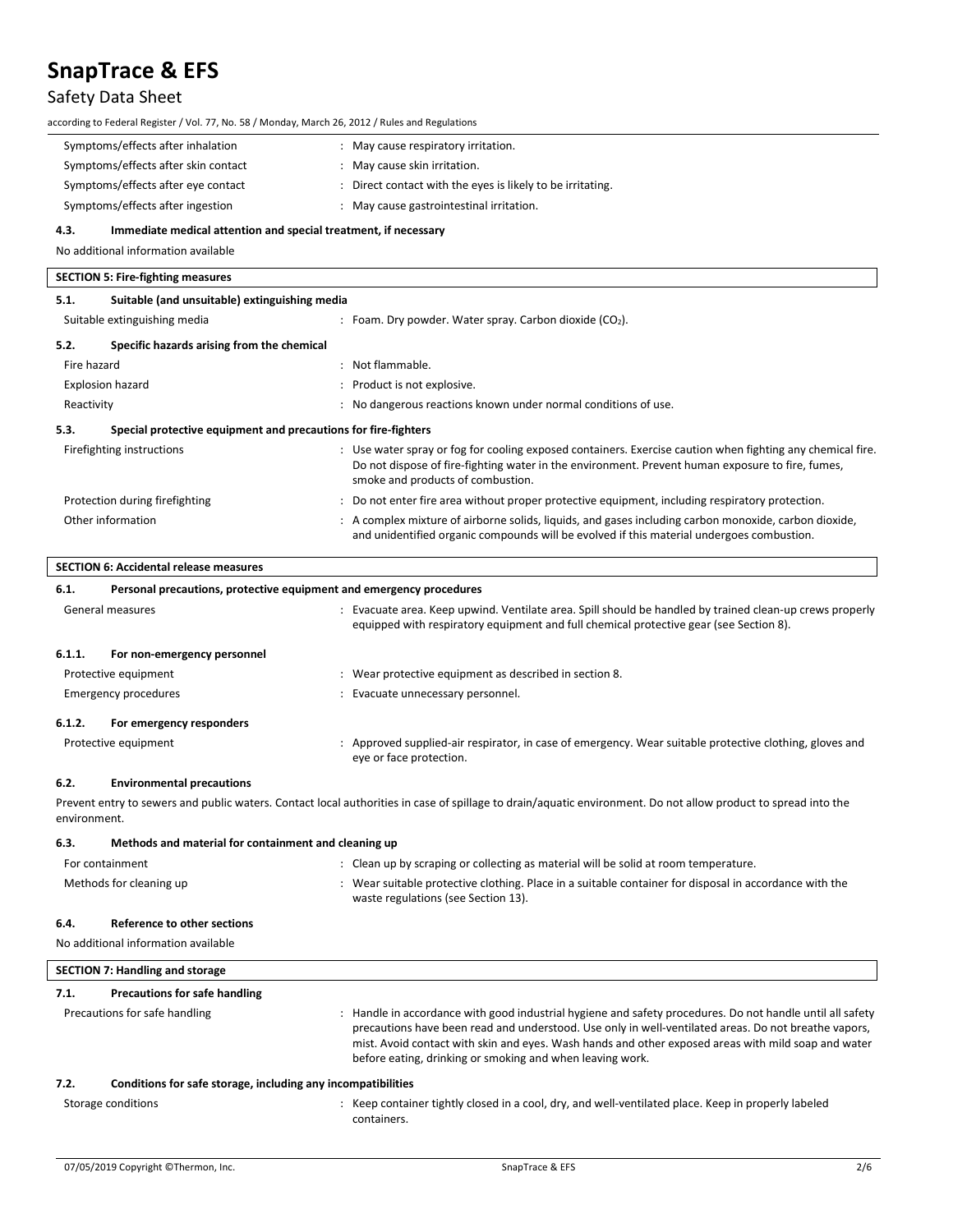### Safety Data Sheet

according to Federal Register / Vol. 77, No. 58 / Monday, March 26, 2012 / Rules and Regulations

### **SECTION 8: Exposure controls/personal protection**

### **8.1. Control parameters**

| SnapTrace   |                |                      |  |  |
|-------------|----------------|----------------------|--|--|
| <b>OSHA</b> | Remark (OSHA)  | OELs not established |  |  |
| ACGIH       | Remark (ACGIH) | OELs not established |  |  |

### **8.2. Appropriate engineering controls**

Appropriate engineering controls : Provide adequate general and local exhaust ventilation. Use process enclosures, local exhaust ventilation, or other engineering controls to control airborne levels below recommended exposure limits. Use explosion-proof equipment with flammable materials. Ensure adequate ventilation, especially in confined areas.

### **8.3. Individual protection measures/Personal protective equipment**

### **Personal protective equipment symbol(s):**



### **Personal protective equipment:**

Gloves. Protective goggles. Insulated gloves. Heatproof clothing.

#### **Hand protection:**

Use gloves chemically resistant to this material when prolonged or repeated contact could occur. Gloves should be classified under Standard EN 374 or ASTM F1296. Suitable gloves for this specific application can be recommended by the glove supplier. Use heat insulating gloves when handling hot material to prevent thermal burns.

### **Eye protection:**

Chemical goggles and face shield must be worn in combination.

### **Skin and body protection:**

Wear suitable protective clothing. Wear long sleeves

### **Respiratory protection:**

Use NIOSH (or other equivalent national standard) -approved dust/particulate respirator. Where vapor, mist, or dust exceed PELs or other applicable OELs, use NIOSH-approved respiratory protective equipment.

### **SECTION 9: Physical and chemical properties**

### **9.1. Information on basic physical and chemical properties**

| Physical state                              | : Solid                                                     |
|---------------------------------------------|-------------------------------------------------------------|
| Appearance                                  | : Semi-rigid black extruded heat transfer compound profile. |
| Color                                       | : No data available                                         |
| Odor                                        | : No data available                                         |
| Odor threshold                              | : No data available                                         |
| рH                                          | : No data available                                         |
| Melting point                               | : No data available                                         |
| Freezing point                              | : No data available                                         |
| Boiling point                               | : No data available                                         |
| Flash point                                 | : No data available                                         |
| Relative evaporation rate (butyl acetate=1) | : No data available                                         |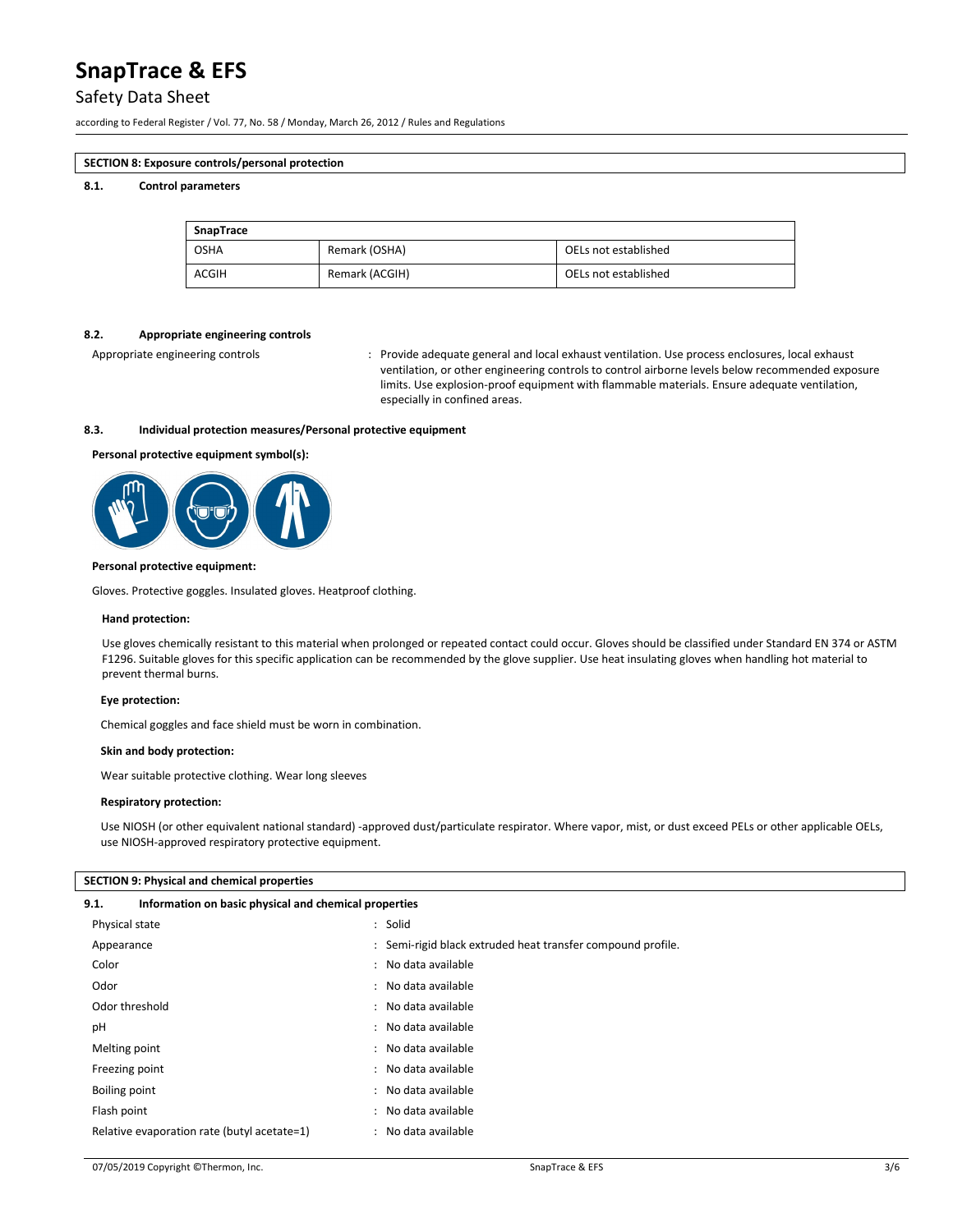### Safety Data Sheet

according to Federal Register / Vol. 77, No. 58 / Monday, March 26, 2012 / Rules and Regulations

| Flammability (solid, gas)        |    | No data available   |
|----------------------------------|----|---------------------|
| Vapor pressure                   |    | 156 mm Hg @ 61.5 °C |
| Relative vapor density at 20 °C  |    | No data available   |
| Relative density                 | ۰. | 1.22                |
| Solubility                       |    | No data available   |
| Log Pow                          |    | No data available   |
| Auto-ignition temperature        |    | No data available   |
| Decomposition temperature        |    | No data available   |
| Viscosity, kinematic             |    | No data available   |
| Viscosity, dynamic               |    | No data available   |
| <b>Explosion limits</b>          |    | No data available   |
| <b>Explosive properties</b>      |    | No data available   |
| Oxidizing properties             |    | No data available   |
| <b>Other information</b><br>9.2. |    |                     |
| VOC content                      |    | 0%                  |
|                                  |    |                     |

### **SECTION 10: Stability and reactivity**

### **10.1. Reactivity**

No dangerous reactions known under normal conditions of use.

### **10.2. Chemical stability**

Stable under recommended handling and storage conditions (see section 7).

### **10.3. Possibility of hazardous reactions**

Will not undergo hazardous polymerization.

### **10.4. Conditions to avoid**

Temperatures above intended use range (204 °C (400 °F)).

### **10.5. Incompatible materials**

Strong acids. Oxidizing agent.

### **10.6. Hazardous decomposition products**

May form vinyl acetate, acetic acid, nitrogen oxides, carbon dioxide, carbon monoxide, and various hydrocarbons including organic acids, aldehydes, and alcohols if exposed to temperatures beyond its intended exposure level.

| <b>SECTION 11: Toxicological information</b>       |                                                                                            |  |  |  |  |
|----------------------------------------------------|--------------------------------------------------------------------------------------------|--|--|--|--|
| Information on toxicological effects<br>11.1.      |                                                                                            |  |  |  |  |
| Acute toxicity (oral)                              | : Not classified                                                                           |  |  |  |  |
| Acute toxicity (dermal)                            | : Not classified                                                                           |  |  |  |  |
| Acute toxicity (inhalation)                        | : Not classified                                                                           |  |  |  |  |
| Skin corrosion/irritation                          | : Not classified                                                                           |  |  |  |  |
| Serious eye damage/irritation                      | : Not classified                                                                           |  |  |  |  |
| Respiratory or skin sensitization                  | : Not classified                                                                           |  |  |  |  |
| Germ cell mutagenicity                             | : Not classified                                                                           |  |  |  |  |
| Carcinogenicity                                    | : Not classified                                                                           |  |  |  |  |
| Reproductive toxicity                              | : Not classified                                                                           |  |  |  |  |
| Specific target organ toxicity – single exposure   | : Not classified                                                                           |  |  |  |  |
| Specific target organ toxicity - repeated exposure | : Not classified                                                                           |  |  |  |  |
| Aspiration hazard                                  | : Not classified                                                                           |  |  |  |  |
| Viscosity, kinematic                               | : No data available                                                                        |  |  |  |  |
| Symptoms/effects                                   | : Not expected to present a significant hazard under anticipated conditions of normal use. |  |  |  |  |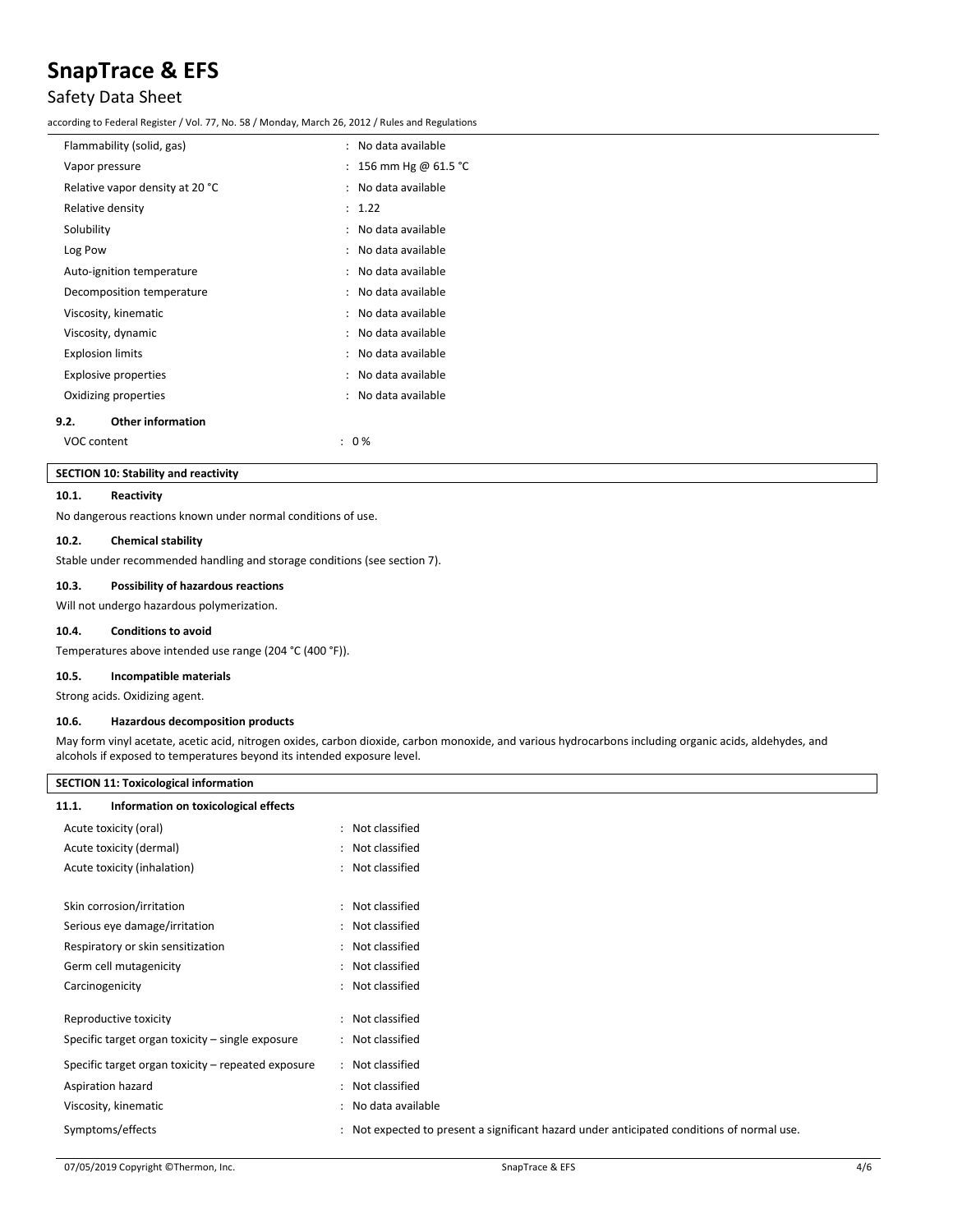## Safety Data Sheet

| according to Federal Register / Vol. 77, No. 58 / Monday, March 26, 2012 / Rules and Regulations |                                                                                                                                                                        |
|--------------------------------------------------------------------------------------------------|------------------------------------------------------------------------------------------------------------------------------------------------------------------------|
| Symptoms/effects after inhalation                                                                | : May cause respiratory irritation.                                                                                                                                    |
| Symptoms/effects after skin contact                                                              | : May cause skin irritation.                                                                                                                                           |
| Symptoms/effects after eye contact                                                               | : Direct contact with the eyes is likely to be irritating.                                                                                                             |
| Symptoms/effects after ingestion                                                                 | : May cause gastrointestinal irritation.                                                                                                                               |
| <b>SECTION 12: Ecological information</b>                                                        |                                                                                                                                                                        |
| 12.1.<br><b>Toxicity</b>                                                                         |                                                                                                                                                                        |
| No additional information available                                                              |                                                                                                                                                                        |
| 12.2.<br>Persistence and degradability                                                           |                                                                                                                                                                        |
| No additional information available                                                              |                                                                                                                                                                        |
| 12.3.<br><b>Bioaccumulative potential</b>                                                        |                                                                                                                                                                        |
| No additional information available                                                              |                                                                                                                                                                        |
| 12.4.<br>Mobility in soil                                                                        |                                                                                                                                                                        |
| No additional information available                                                              |                                                                                                                                                                        |
| 12.5.<br><b>Other adverse effects</b>                                                            |                                                                                                                                                                        |
| No additional information available                                                              |                                                                                                                                                                        |
| <b>SECTION 13: Disposal considerations</b>                                                       |                                                                                                                                                                        |
| 13.1.<br><b>Disposal methods</b>                                                                 |                                                                                                                                                                        |
| Waste treatment methods                                                                          | : Do not discharge to public wastewater systems without permit of pollution control authorities. No<br>discharge to surface waters is allowed without an NPDES permit. |
| Product/Packaging disposal recommendations                                                       | : Do not allow the product to be released into the environment. Dispose in a safe manner in accordance<br>with local/national regulations.                             |
| <b>SECTION 14: Transport information</b>                                                         |                                                                                                                                                                        |
| <b>Department of Transportation (DOT)</b>                                                        |                                                                                                                                                                        |
| In accordance with DOT                                                                           |                                                                                                                                                                        |
| Not regulated for transport                                                                      |                                                                                                                                                                        |
| <b>Transportation of Dangerous Goods</b>                                                         |                                                                                                                                                                        |
| Not regulated for transport                                                                      |                                                                                                                                                                        |
| Transport by sea (IMDG)                                                                          |                                                                                                                                                                        |
| Not regulated for transport                                                                      |                                                                                                                                                                        |
| Air transport (IATA)                                                                             |                                                                                                                                                                        |
| Not regulated for transport                                                                      |                                                                                                                                                                        |
| <b>SECTION 15: Regulatory information</b>                                                        |                                                                                                                                                                        |

### **15.1. US Federal regulations**

| SnapTrace                                                                                                                                                  |
|------------------------------------------------------------------------------------------------------------------------------------------------------------|
| All chemical substances in this product are listed as "Active" in the EPA (Environmental Protection Agency) "TSCA Inventory Notification (Active-Inactive) |
| Requirements Rule" ("the Final Rule"). as of Feb. 2019 or are otherwise exempt.                                                                            |

### **15.2. US State regulations**

WARNING: This product can expose you to Silica: Crystalline, quartz, which is known to the State of California to cause cancer. For more information go to www.P65Warnings.ca.gov.